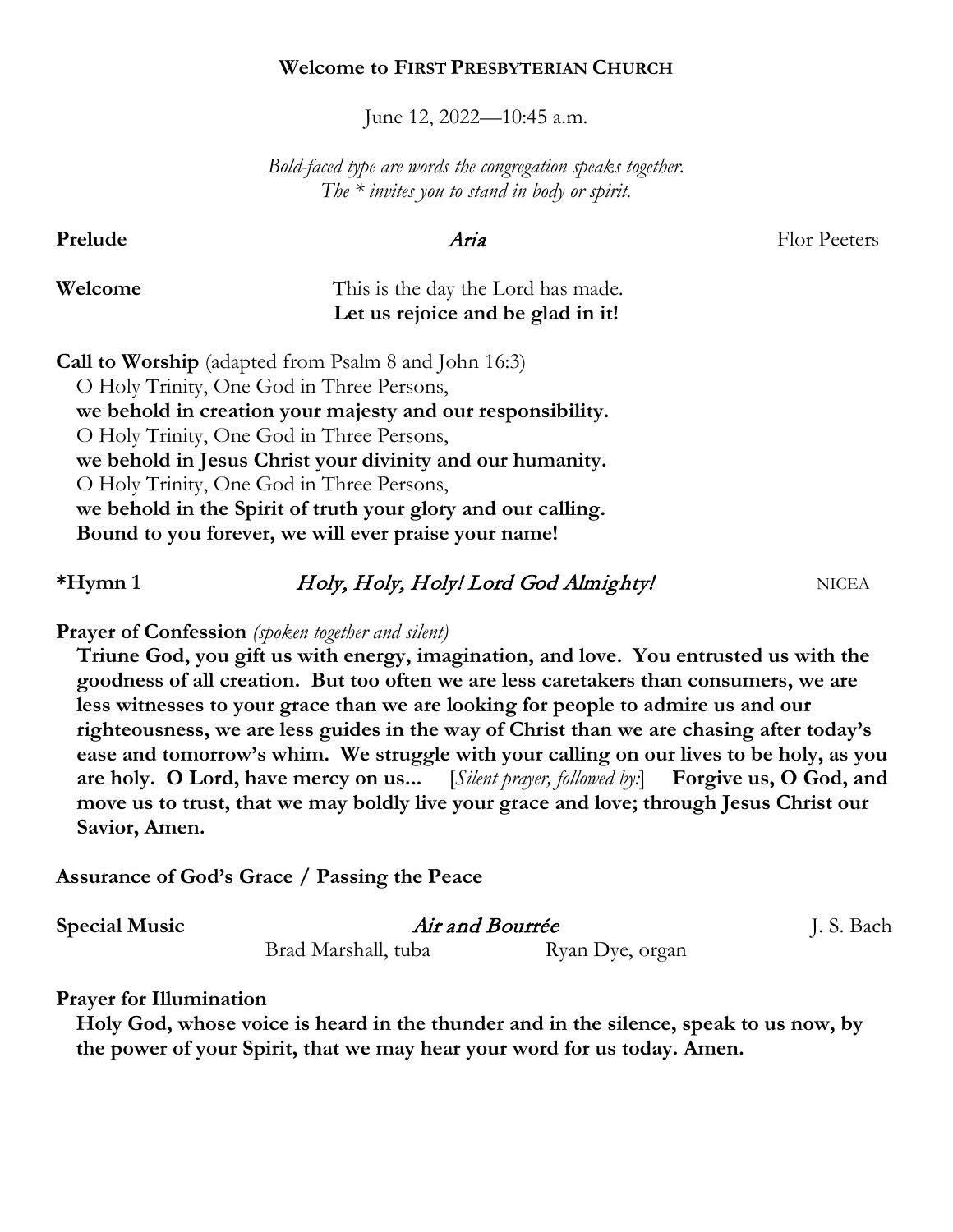# **Listen to the Word:**

### **Exodus 25:1-10a; 18, 21-22**

The LORD said to Moses: <sup>2</sup>Tell the Israelites to take for me an offering; from all whose hearts prompt them to give you shall receive the offering for me. <sup>3</sup>This is the offering that you shall receive from them: gold, silver, and bronze, <sup>4</sup>blue, purple, and crimson yarns and fine linen, goats' hair, <sup>5</sup>tanned rams' skins, fine leather, acacia wood, <sup>6</sup>oil for the lamps, spices for the anointing oil and for the fragrant incense, <sup>7</sup>onyx stones and gems to be set in the ephod and for the breastpiece. <sup>8</sup>And have them make me a sanctuary, so that I may dwell among them. <sup>9</sup>In accordance with all that I show you concerning the pattern of the tabernacle and of all its furniture, so you shall make it.  $^{10}$ They shall make an ark of acacia wood.

 $18$ You shall make two cherubim of gold; you shall make them of hammered work, at the two ends of the mercy seat. 21You shall put the mercy seat on the top of the ark; and in the ark you shall put the covenant that I shall give you. <sup>22</sup>There I will meet with you, and from above the mercy seat, from between the two cherubim that are on the ark of the covenant, I will deliver to you all my commands for the Israelites.

#### **1 Corinthians 3:5-16**

5 What then is Apollos? What is Paul? Servants through whom you came to believe, as the Lord assigned to each. <sup>6</sup>I planted, Apollos watered, but God gave the growth. <sup>7</sup>So neither the one who plants nor the one who waters is anything, but only God who gives the growth. <sup>8</sup>The one who plants and the one who waters have a common purpose, and each will receive wages according to the labor of each. <sup>9</sup>For we are God's servants, working together; you are God's field, God's building. 10According to the grace of God given to me, like a skilled master builder I laid a foundation, and someone else is building on it. Each builder must choose with care how to build on it.

 $11$ For no one can lay any foundation other than the one that has been laid; that foundation is Jesus Christ. 12Now if anyone builds on the foundation with gold, silver, precious stones, wood, hay, straw— <sup>13</sup>the work of each builder will become visible, for the Day will disclose it, because it will be revealed with fire, and the fire will test what sort of work each has done. <sup>14</sup>If what has been built on the foundation survives, the builder will receive a reward. <sup>15</sup>If the work is burned up, the builder will suffer loss; the builder will be saved, but only as through fire.  $^{16}$ Do you not know that you are God's temple and that God's Spirit dwells in you?

#### **Reflection on the Word and Life:** The South of Sheltered in Faith"

## \*Hymn 174 *Come and Seek the Ways of Wisdom* MADELEINE

**\*Affirmation of Faith** (excerpt from the Confession of 1967)

**The reconciling work of Jesus was the supreme crisis in the life of humanity. His cross and resurrection become personal crisis and present hope for all people when the gospel is proclaimed and believed. In this experience, the Spirit brings God's forgiveness to humanity, moves them to respond in faith, repentance, and obedience, and initiates the new life in Christ.**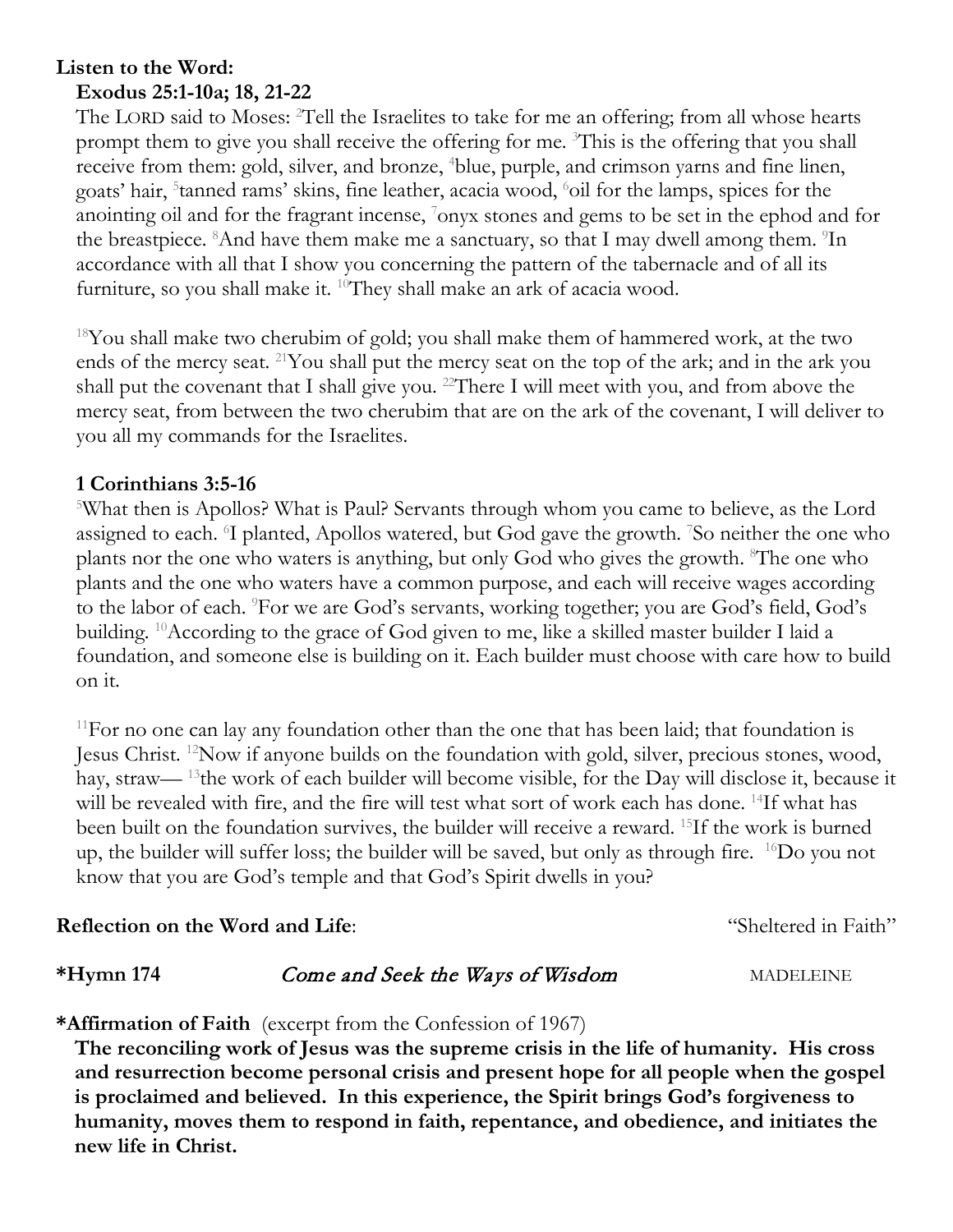**The new life takes shape in a community in which all people know that God loves and accepts them in spite of what they are. They therefore accept themselves and love others, knowing that no one has any ground on which to stand, except God's grace.**

#### **Dedication and Celebration of our Sheltered in Faith Campaign**

**Offertory** Alan Ridout

*You can make an online donation to the mission and ministry of FPC Boise at www.fpcboise.org/donate or by mailing cash or check to the church office.* 

**\*Doxology** OLD HUNDREDTH

**Praise God from whom all blessings flow; Praise God, all creatures here below; Praise God for all that love has done; Creator, Christ, and Spirit, One. Amen.** 

**Prayers of the Community & Lord's Prayer Our Father who art in heaven, hallowed be thy name. Thy kingdom come, thy will be done, on earth as it is in heaven. Give us this day our daily bread, and forgive us our debts as we forgive our debtors; and lead us not into temptation, but deliver us from evil. For thine is the kingdom and the power and the glory, forever. Amen.**

\*Hymn 11 **Source and Sovereign, Rock and Cloud** ABERYSTWYTH

**Commissioning of the Mystery Mission Trip**

**Charge and Benediction** 

**\*Response We Are One in the Spirit** BY OUR LOVE

*We are one in the Spirit; we are one in the Lord; we are one in the Spirit; we are one in the Lord, and we pray that all unity may one day be restored: And they'll know we are Christians by our love, by our love; yes, they'll know we are Christians by our love.*

**Postlude Toccata in Seven** John Rutter

Leading Worship